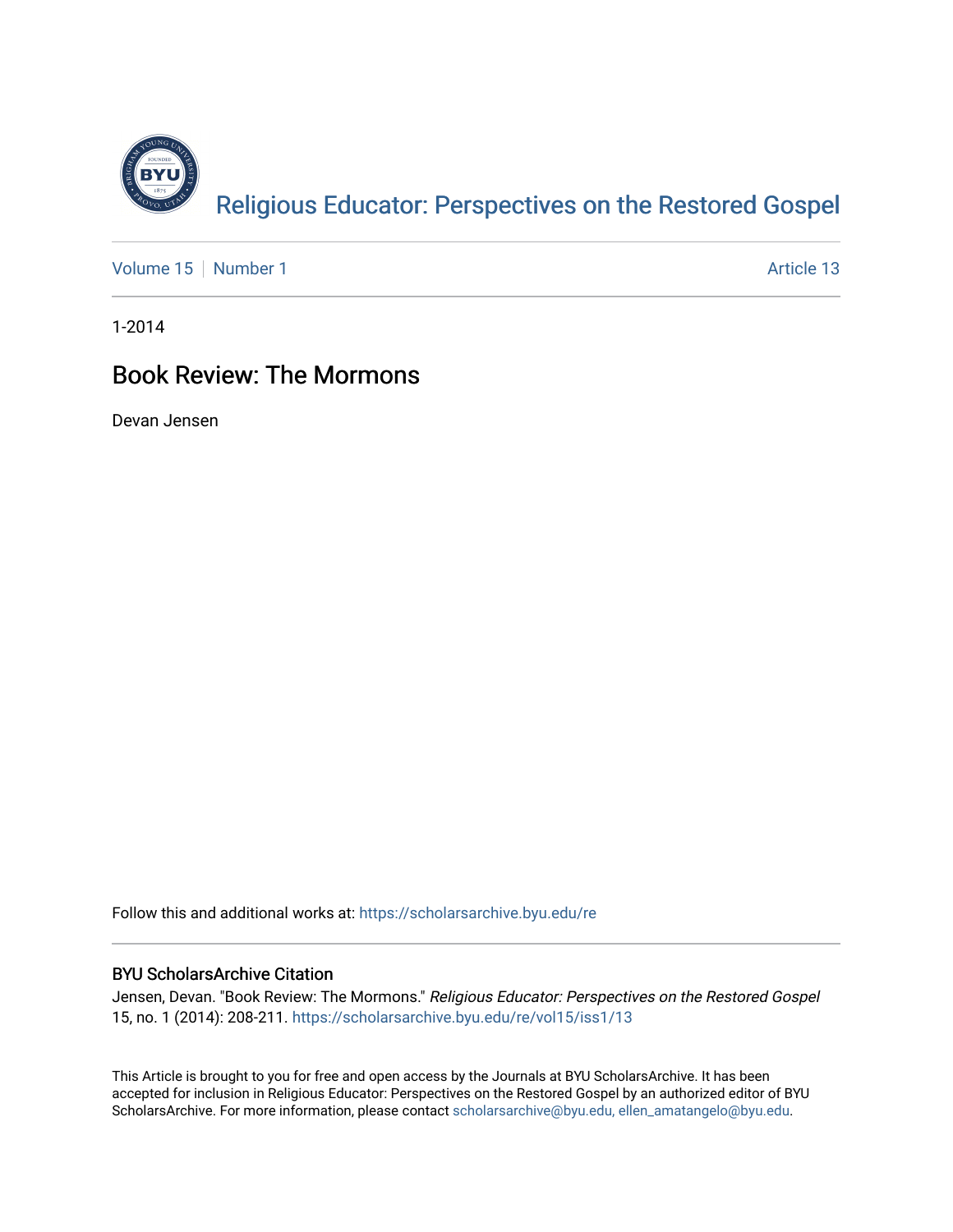## *Book Review:*  The Mormons

## devan jensen

Roy A. Prete, editor. Associate editors: Richard O. Cowan, John P. Livingstone, and Craig J. Ostler. *The Mormons: An Illustrated History of The Church of Jesus Christ of Latter-day Saints*. London: Merrell, 2013. 160 pp. US \$34.95; ISBN 978-1-8589-4620-7

*The Mormons* replaces the very popular (but now very outdated) *Meet the Mormons*. Roy Prete, the general editor of this new volume, told me in a personal interview that the idea for this book came after a 2012 author banquet in which Elder L. Tom Perry invited the authors and artists in attendance to spread the message of the restored gospel to the world. Roy took the challenge to heart and began recruiting a talented team of authors to tell the Latter-day Saint story both succinctly and eloquently. Those authors include eight faculty members from BYU Religious Education and six writers from other fields. The result is a gorgeously illustrated history of Mormonism.

The introduction states the straightforward purpose of the book: to offer "a behind-the-scenes look at Mormons" (vii). Thus the photos and artwork are essential parts of the whole. The volume features hundreds of well-known iconic photos and some beautiful new images, many featuring the global Church. All the photos have well-written captions that tell the Church's story at a glance. In this light, it succeeds well as a basic and beautifully illustrated introduction to the Church's history, doctrine, and culture.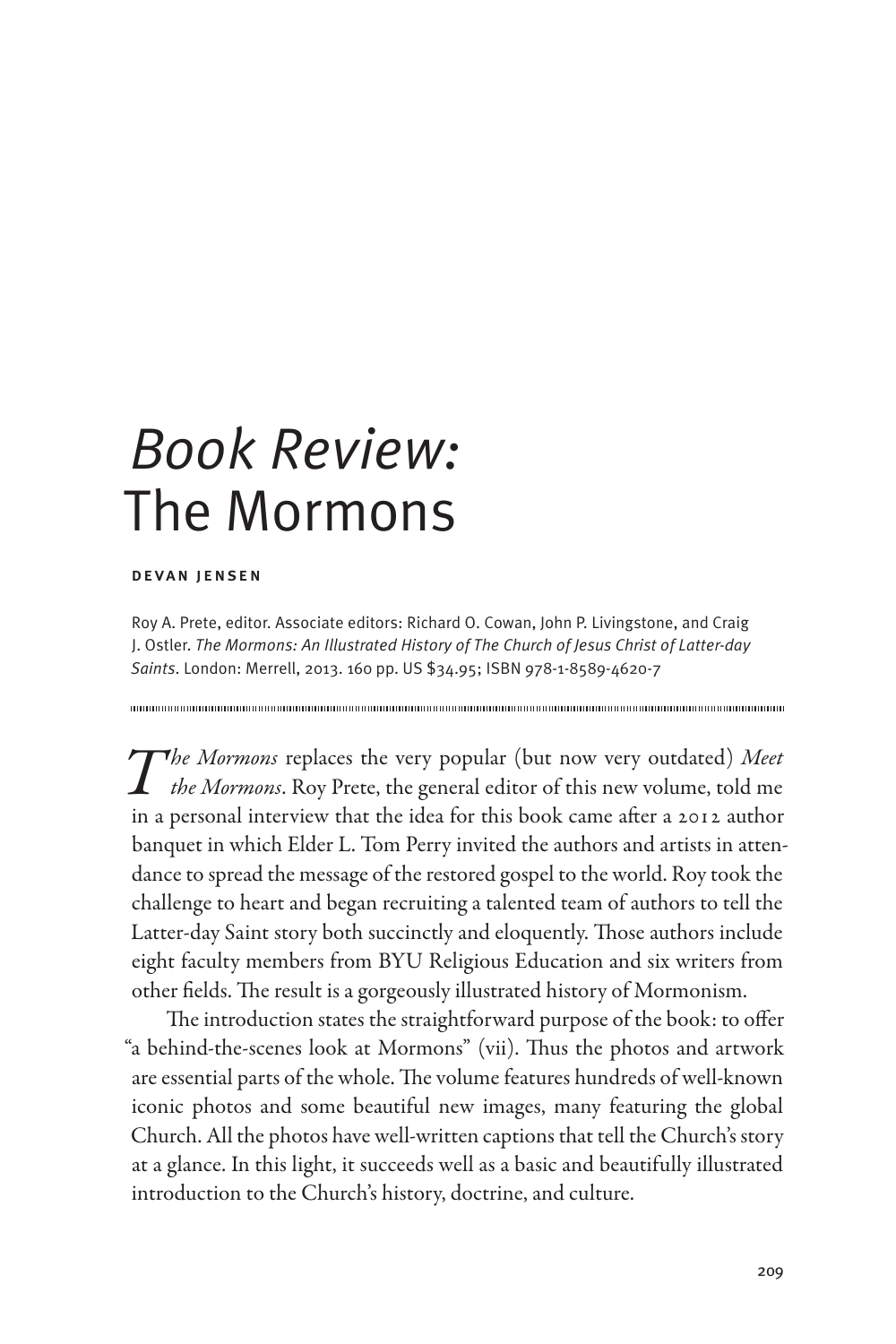The essays themselves are short and easy to read. For example, in chapter 3, "Joseph Smith and the Restoration," Susan Easton Black briefly traces the story of the First Vision, the translation of the Book of Mormon, the restoration of priesthood authority, and the reestablishment of the Church. The history then marches quickly through Ohio and Missouri history, the Martyrdom, and the move west to the Rocky Mountains. This quick retelling happens in only ten pages, but it does not seem rushed.

In chapter 4, "Jesus Christ and the Plan of Salvation," Brent L. Top has the unenviable task of summarizing the plan of salvation, the Atonement of Jesus Christ, and our own part in the plan—all in eight pages. Yet he treats the essential points very well. "Baptism by total immersion in water," he writes, "is deeply symbolic to Latter-day Saints. It represents not only Jesus Christ's death, burial, and Resurrection, but also the burying of their old lives of sin and their rebirth to a new life of righteousness and devotion" (43). After discussing the gift of the Holy Ghost, he then links this new life of discipleship to "following in the footsteps of Jesus"—an important emphasis given the frequent criticism that Mormons are not Christians.

Readers who are interested in temples and family history will particularly enjoy Richard O. Cowan's chapter called "Mormon Temples Dot the Earth" and Kip Sperry's chapter titled "Family History and Genealogy." Cowan's chapter discusses Old Testament sanctuaries as "sacred places," like mountaintops, "where the heavens and earth meet—places of revelation from God to man" (107). He then links the Old Testament to modern temple practices by sharing the story of the Kirtland Temple and the return of Elijah to restore the sealing keys, leading to an outpouring of world interest in genealogy. The chapter is complemented by many dazzling photos of temples.

Kip Sperry's chapter builds on Cowan's chapter and explains how modern Mormon interest in family history grew out of those early experiences in Kirtland. He quotes a poignant statement by Alex Haley, author of *Roots*: "In all of us there is a hunger, marrow deep, to know our heritage—to know who we are and where we came from. Without this enriching knowledge, there is a hollow yearning. No matter what our attainment in life, there is still a vacuum, an emptiness, and the most disquieting loneliness." Next, Sperry outlines members' quest for family history information as they search for facts in family Bibles, letters, archives, and cemeteries. He also discusses such marvelous resources as the Family History Library, the Granite Mountain Record Vault, and FamilySearch.